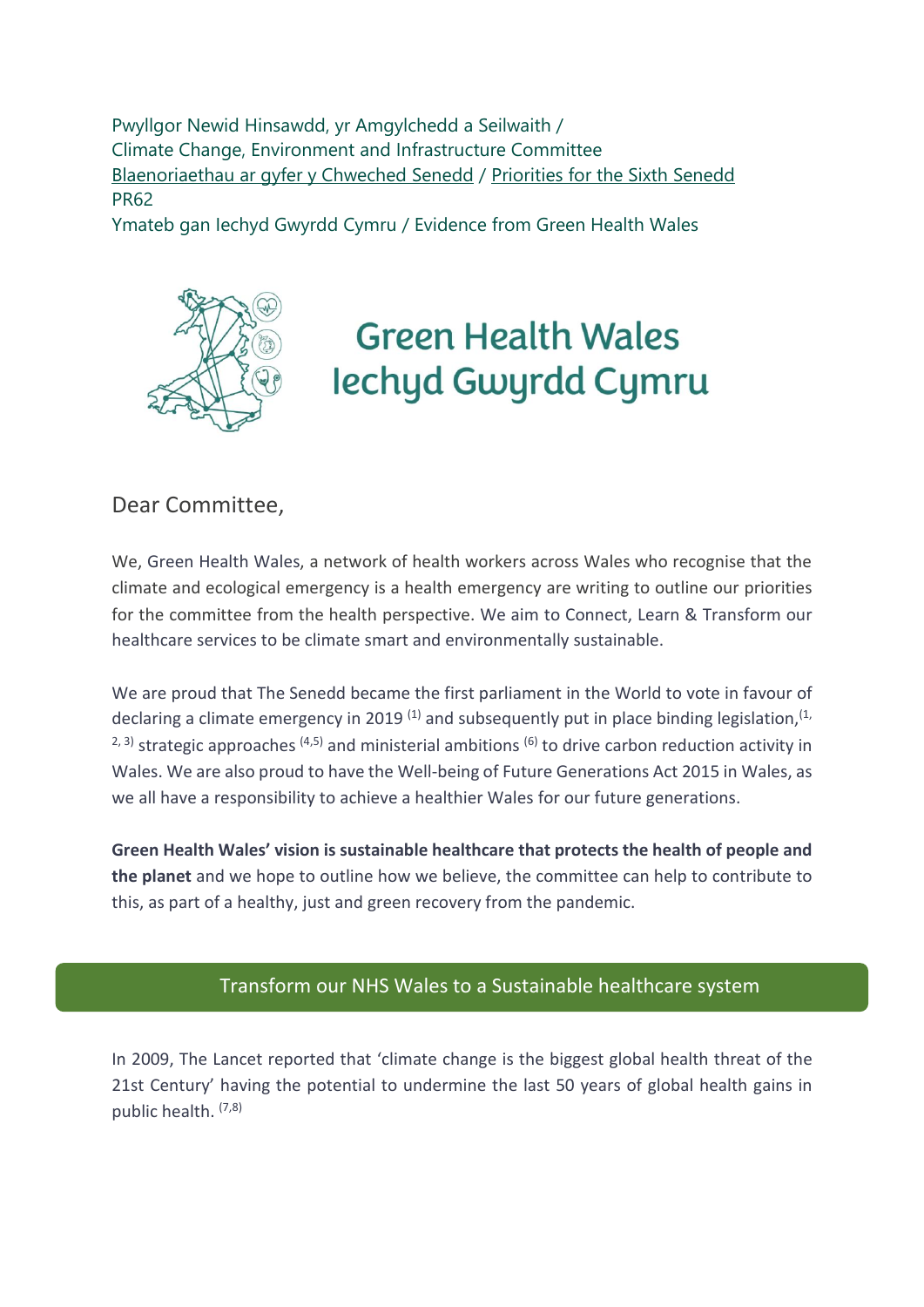**The Climate Emergency is a public health emergency, but the healthcare sector itself currently contributes to the problem. If the global health care sector were a country, it would be the fifth-largest greenhouse gas emitter on the planet.(9) That's why we believe that health care driven strategy to climate change and the environment is so important as few industries have to directly deal with the outcome of their emissions.**

Sustainable, climate resilient health systems offer the mechanism to break this devastating vicious cycle.

Sustainable healthcare is a holistic approach not just about decarbonisation, but also addressing other waste streams such as water and air pollution which contribute to poor health. It considers how to deliver quality healthcare today, without compromising health in the future. Climate-smart healthcare also challenges us to safeguard our patients against environmental risks, including climate change.

We think the Welsh Government must take emergency action to transform society and the economy in order to rapidly reduce emissions and restore nature, this transformation will lead to vast health benefits. The environmental crisis demands from the Welsh Government a similar emergency response to what we have seen from the health care sector during the pandemic.

## **Green Health Wales' 11 recommendations for the committee are outlined below;**

- **1. Ensure a healthy climate is central to COVID-19 recovery plans**
- **2. Put health at the heart of climate change, environment and infrastructure policy and recognise the health co-benefits of climate action**
- **3. Restore the foundation of human health: Nature**
- **4. Build health resilience to climate change**
- **5. Be guided by a prudent health care approach**
- **6. Mobilise and support the health community to take climate action**
- **7. Utilise health care to lead by example**
- **8. Re-think health finances**
- **9. Invest resources to decarbonise NHS Wales**
- **10. Create "Green Health Jobs"**
- **11. Think long term, invest in the future and planetary health**

## Ensure a healthy climate is central to COVID-19 recovery plans

• Ensure a healthy, just recovery from COVID-19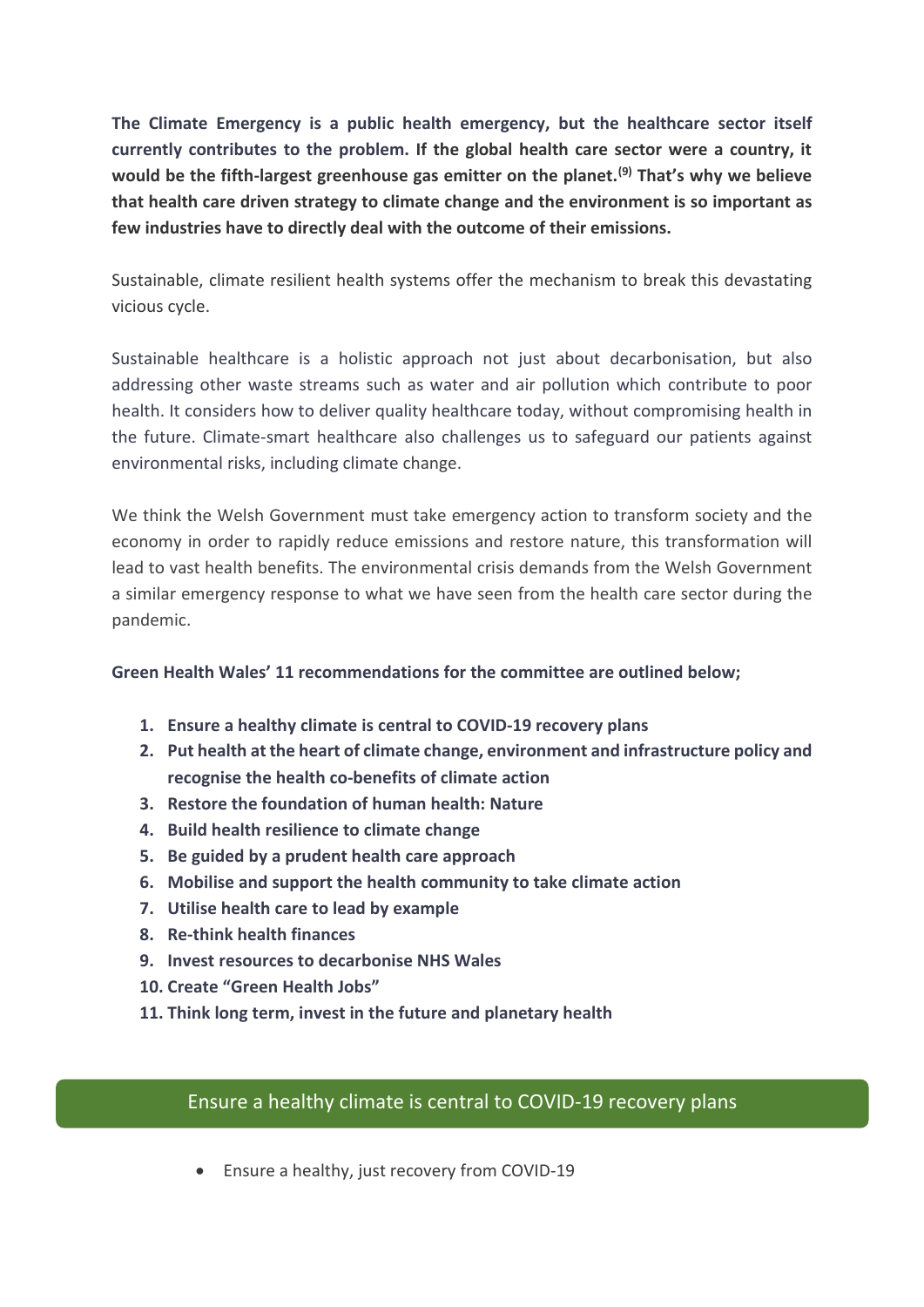- Transfer funds to those most in need and to low-income countries to help them achieve the necessary mitigation and adaptation methods
- Ensure health expert input into economic stimulus packages
- Utilise pandemic stimulus packages for climate resilient health system research, innovation and implementation and for surveillance of climate sensitive diseases
- Adopt a One Health approach to sustainable development and COVID-19 recovery plans in Wales

Action on the climate and nature crisis cannot wait for the pandemic to end. The COVID-19 pandemic has highlighted the link between a healthy planet and the health of people. It has brought into spotlight the well-known social injustices and health inequalities faced by the people of Wales. The Wellbeing of Future [Generations](https://www.futuregenerations.wales/about-us/future-generations-act/) (Wales) Act 2015 encourages us to address health inequalities and poverty alongside the climate crisis. COVID-19 has however exemplified healthcare's ability to adapt and transform services in an agile way to meet the needs of the populations.

A just and healthy recovery will contribute to a more equal and globally responsible Wales, we must also do more to support the rest of the World and share solutions and finances where they are needed, as with the COVID-19 pandemic we are as strong as our weakest member. We applaud the Welsh Government forsharing £7.2m worth of PPE equipment with Namibia. Further Global co-operation is needed to tackle the nature and health emergencies, so that rush for cleaner technologies does not cost more environmental destruction or human exploitation.

#### **Resources**

- **[https://www.who.int/news-room/feature-stories/detail/actionables-for-a](https://www.who.int/news-room/feature-stories/detail/actionables-for-a-healthy-recovery-from-covid-19)[healthy-recovery-from-covid-19](https://www.who.int/news-room/feature-stories/detail/actionables-for-a-healthy-recovery-from-covid-19)**
- **<https://healthyrecovery.net/>**
- **<https://theindependentpanel.org/mainreport/>**
- CMO Special Report 2021 https://gov.wales/sites/default/files/publications/2021- 01/chief-medical-officer-for-wales-special-report.pdf

# Put health at the heart of Climate Change, Environment, and infrastructure policy

• Health ministries and leaders to be included in all climate decision making processes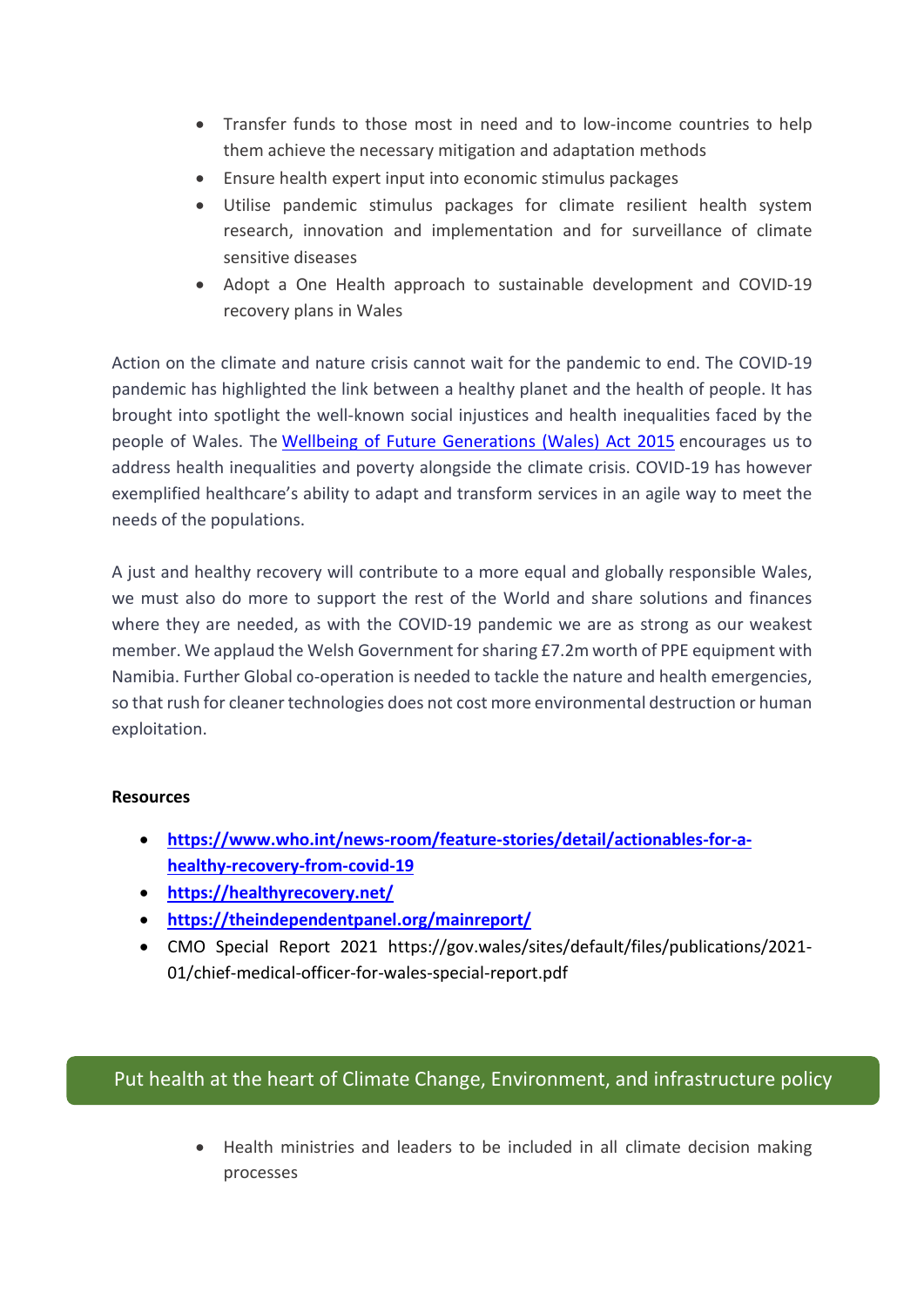- Strengthen and support implementation of the health in all policies approach
- Include those with health expertise in all climate decisions
- Ensure that evidenced based health data drives climate policy change, prioritising interventions with the largest health, social and economic gains
- Align climate and health goals
- Integrate health into all climate mitigation and adaptation plans
- Recognise the optimisation of health co-benefits of climate action

Climate change is not just the greatest health threat it is also the greatest health opportunity of this century, millions of lives can be prevented from the health benefits of more ambitious climate action. If health is included in all climate policies in the UK by 2040 this would prevent thousands of deaths every year, up to 6,000 deaths from reducing air pollution, 100,000 from improving diet and 38,000 from increased physical activity. Other health benefits include high quality jobs and improved housing, which are important determinants of health. These health benefits lead to economic benefits that outweigh the initial cost of climate policies in the form of reduced health care costs and a more productive workforce. To realise these benefits policy makers must break out of their silos and collaborate.

## **Resources**

- [https://www.thelancet.com/journals/lanplh/article/PIIS2542-5196%2820%2930249-](https://www.thelancet.com/journals/lanplh/article/PIIS2542-5196%2820%2930249-7/fulltext) [7/fulltext](https://www.thelancet.com/journals/lanplh/article/PIIS2542-5196%2820%2930249-7/fulltext)
- <https://apps.who.int/iris/handle/10665/344733>

# Restore the foundation of human health: nature

- Embed nature-based solutions for climate and health goals
- Implement a "Planetary Health" and "One Health" approach to reduce the risk of infectious disease emergence at its source
- Improve equal access to green space for mental health benefits
- Enable "green prescribing" nature to those most in need by connecting nature restoration work and nature networks with social prescribing networks

Healthy ecosystems are fundamental to human health and well-being. Economies are a product of heathy societies, which are a product of the natural environment on which they depend. Restoring nature and embedding nature-based solutions have many co-benefits for both climate and health goals. Nature based solutions have the potential to achieve over one third of CO<sub>2</sub> emission reductions by 2030. Welsh Government should have an understanding of a "Planetary Health" and "One Health" approach to fully realise these benefits and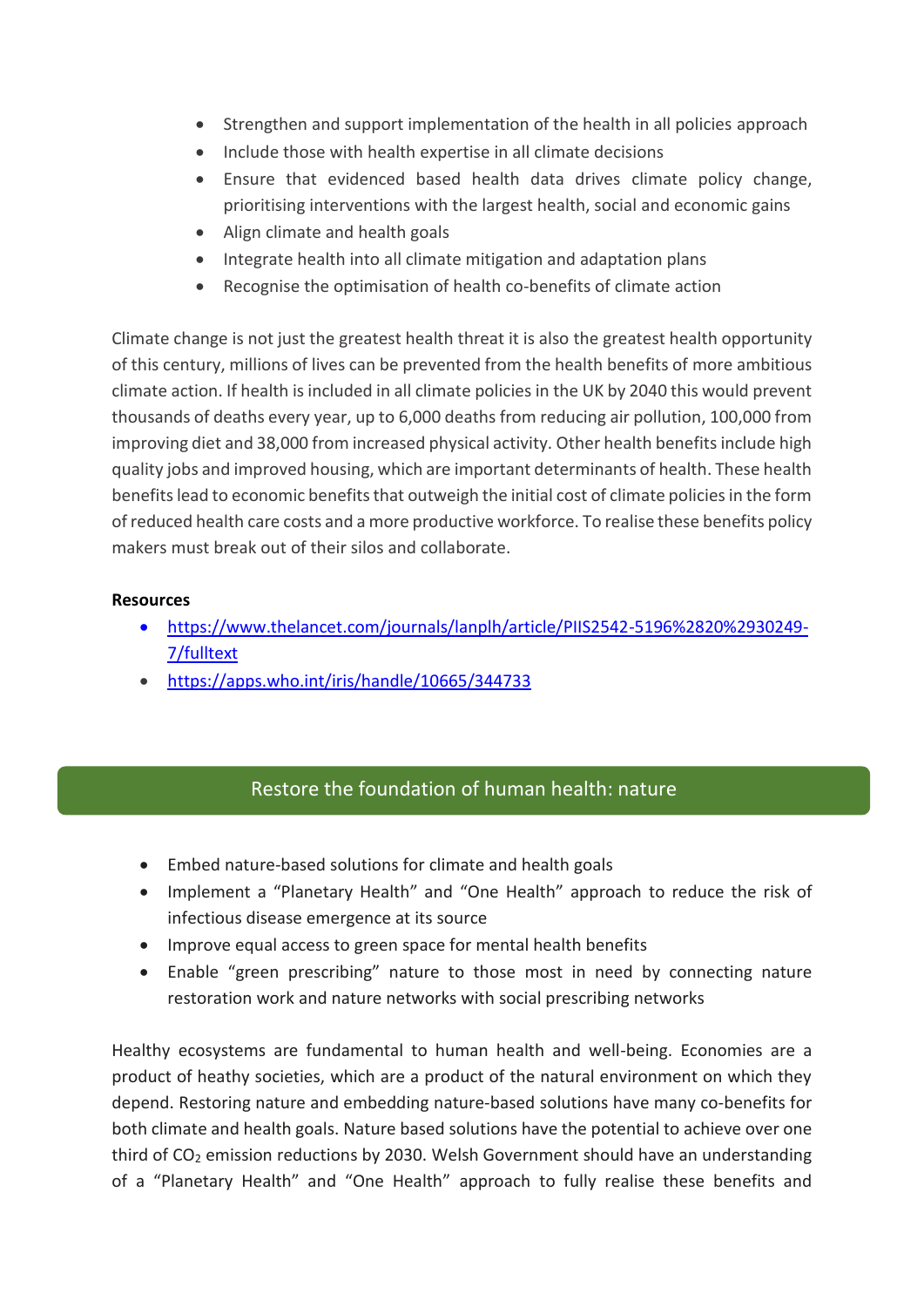recognise that human health is connected to health of both animals and the environment. Human pressures on the environment increase the risk of emerging infectious diseases, of which over 60% originate from animals. Therefore, plans to reduce risk of future epidemics must go further upstream than early detection and control of outbreaks to also lessen human impact on the environment and reduce the risk at its source. Almost 25% of deaths worldwide could be prevented if action is taken to tackle the environmental determinants of human health.

Nature and access to green space is also important to people's health and well-being, and it will be important to consider how mental health benefits can be maximised from environment and infrastructure policies and ensure access is equitable, particularly to those most in need. Linking nature restoration work with social prescribing networks so clinicians can easily sign post patients most in need to areas of green space, as part of a "Green prescribing" approach to improve our patient's mental health will be important to fully realise the health benefits of environmental policies. It will be important to highlight any models for effective green prescribing taking place in Wales and help spread and scale this across the nation.

# Build health resilience to climate change

- Ensure health and social care in Wales is a safe haven for our communities from the storm of climate change
- Prepare healthcare sites, buildings and supply chains to be adaptive and resilient to climate change consequences such as flooding and sea level rises
- Ensure health is the core of all climate adaptation plans
- Equip health workers, ministers and planners with access to data information on climate risk
- Improve health professionals' capacity to recognise and respond to the health impacts of climate change
- Ensure health facilities remain cool in a warmer climate
- Ensure health facilities are resilient from power outages and our medical equipment and supplies safe from flooding
- Integrate climate mitigation into adaptation plans
- Help support and fund resilient health systems in low and middle income countries

Health care as-well as being on the frontlines of the pandemic is also on the frontlines facing the health impacts of climate change. In health care facilities around the World the climate emergency has been a simultaneous and convergent health emergency affecting health workers and their patients. The health impacts of climate change include the direct impacts and injuries associated with extreme weather events, changing geographic range of infectious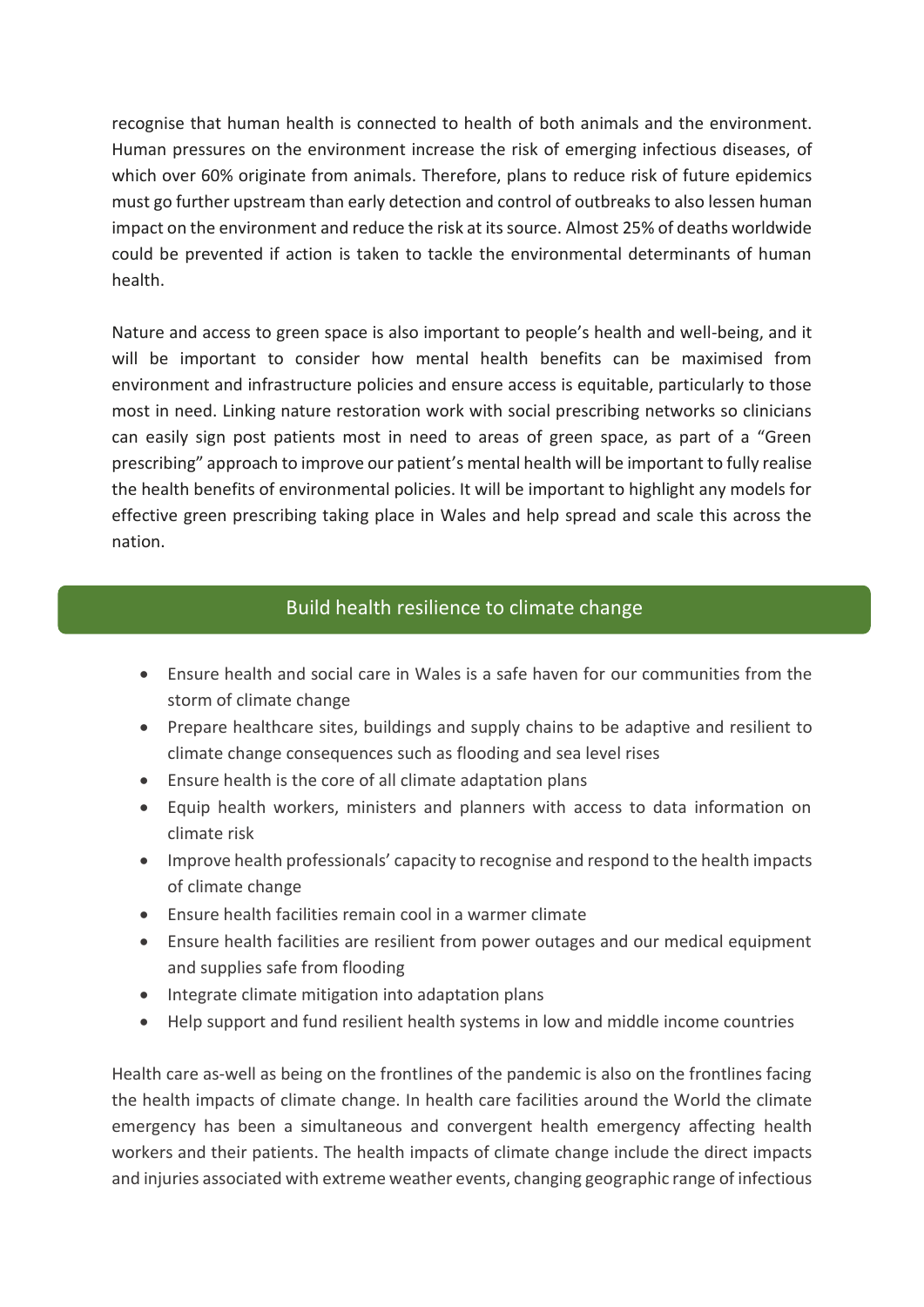diseases, and the indirect effects on wider determinants of health, clean air, food, water, safety and security. These impacts are felt unequally on the poorest, youngest, oldest and those with existing health conditions, often those least responsible.

Health care facilities and workforce are becoming increasingly vulnerable to climate impacts. Flooding in hospitals in London recently led to patients being evacuated, we have also seen first-hand how overheating can be common in hospitals in Wales and this can impact both the capacity of health staff to give care and the ability of our patients to make a speedy recovery. Our growingly old health infrastructure, poor insulation and ventilation is often ill prepared for climate change and compromises our ability to care for our patients.

Ensuring that health is at the core of all plans for climate adaptation and resilience, will be essential to achieving a more resilient and healthier Wales. 67% of global cities public health assets and infrastructure is expected to be seriously compromised by climate change.

Alongside ensuring health infrastructure is more resilient, health professionals' capacity to recognise and respond to the health impacts of climate change must be strengthened.

### **Resources**

• [https://www.who.int/publications/i/item/operational-framework-for-building](https://www.who.int/publications/i/item/operational-framework-for-building-climate-resilient-health-systems)[climate-resilient-health-systems](https://www.who.int/publications/i/item/operational-framework-for-building-climate-resilient-health-systems)

# Be guided by a prudent health care approach

# *'the victories won by preventive medicine are much the most important for mankind'* **Aneurin Bevan (NHS Founder)**

- Prioritise healthcare investments to those most at risk
- Ensure inclusion and equal access to health services
- Prioritise reducing social, health inequalities and tackling non-communicable diseases
- Improve the capacity for pandemic preparedness
- Maintain universal health coverage in light of a changing and increasing disease burden

Climate change impacts are more likely to affect those in our population who are also most at risk of health and social inequalities. Ensuring that health is an integral and integrated part of climate action in Wales will also require further investment in public health and prevention.

Preventing ill health by empowering patients to care for their own health and well-being and tackling the root causes of illness and inequality is an important part of reducing acute health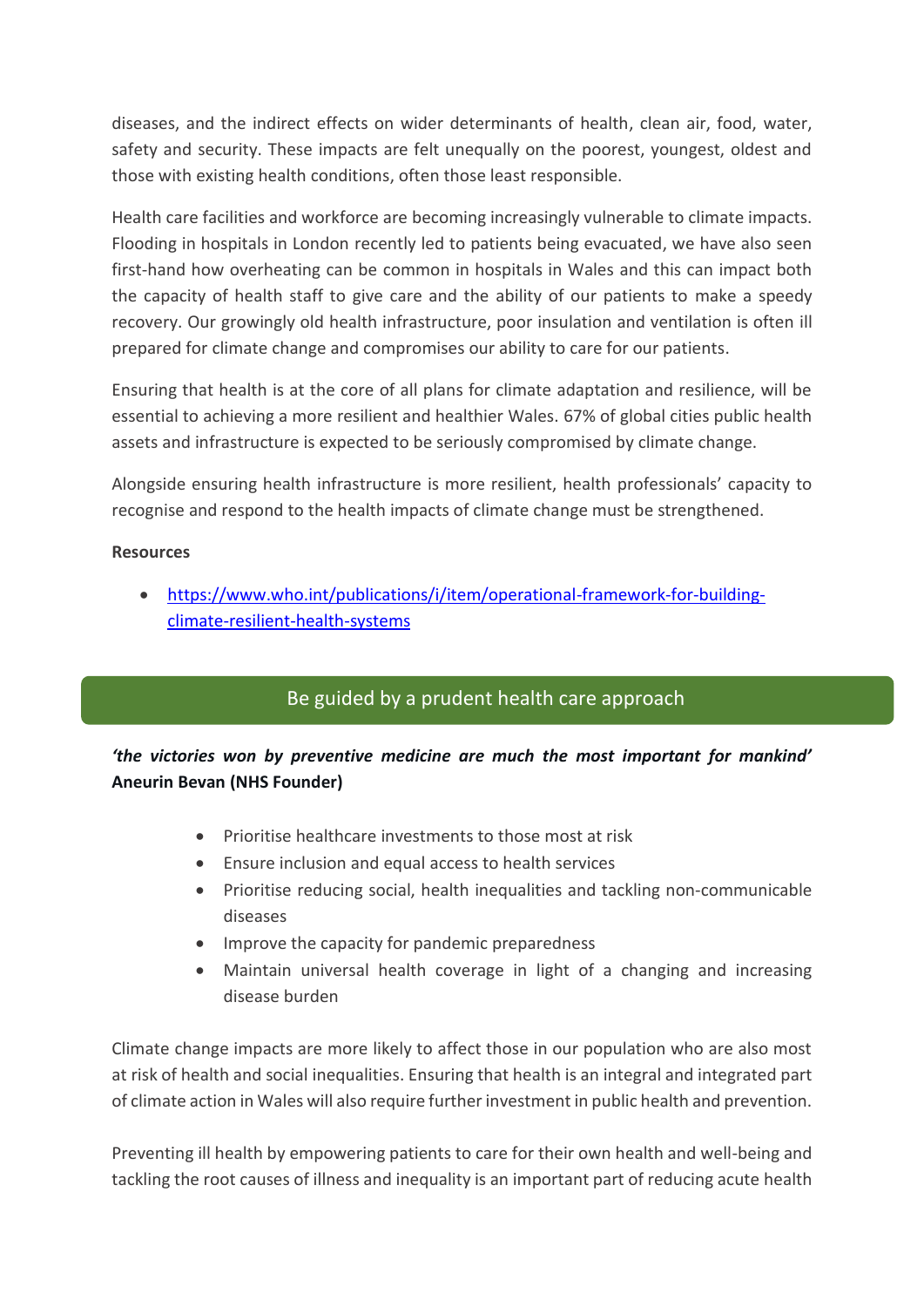care demand and part of a more sustainable health care system. These public health improvements would reduce the need for healthcare and so are an effective way to reduce the carbon footprint and environmental impact of healthcare itself. Healthier communities are also more resilient to climate change.

Utilising lessons from health care's response to the pandemic, could act as a useful tool in thinking about how best the committee should respond to the climate emergency. Including prudent principles of health care- decision making through co-production with public, caring for those with greatest health need first, doing no harm and using evidence based practices.

### Resources

• [https://gov.wales/sites/default/files/publications/2019-04/securing-health-and-well](https://gov.wales/sites/default/files/publications/2019-04/securing-health-and-well-being-for-future-generations.pdf)[being-for-future-generations.pdf](https://gov.wales/sites/default/files/publications/2019-04/securing-health-and-well-being-for-future-generations.pdf)

# Mobilise and support the health community on climate action to meet the climate crisis through the vision 'Learn, Connect, Transform'

- Help support health care staff to realise their vision of a Green Health Wales
- Ensure knowledge, skills and attitudes for climate action is embedded in all education and training curricula

We have seen during the pandemic how resilient and adaptive the health community is to dealing with a health emergency. The health community must be given the tools to tackle the climate and nature emergencies. There are three cited failures to planetary health (achieving human health alongside the natural systems that support them), an empathy failure, a knowledge failure and an implementation failure. The vision of sustainable healthcare through "connect, learn, transform" will be important to overcome these.

**Connect-** Staff are networked to connect locally and with healthcare professionals internationally and to share best practice and enable rapid evidence-based scale and spreading of good practice. As happened in the COVID-19 pandemic the wider society can support those on the frontline through systems convening for example with innovation and digital solutions.

**Learn-** Every person in the healthcare community is empowered with the knowledge of Sustainable Quality Improvement, how to practice sustainably and have an uunderstanding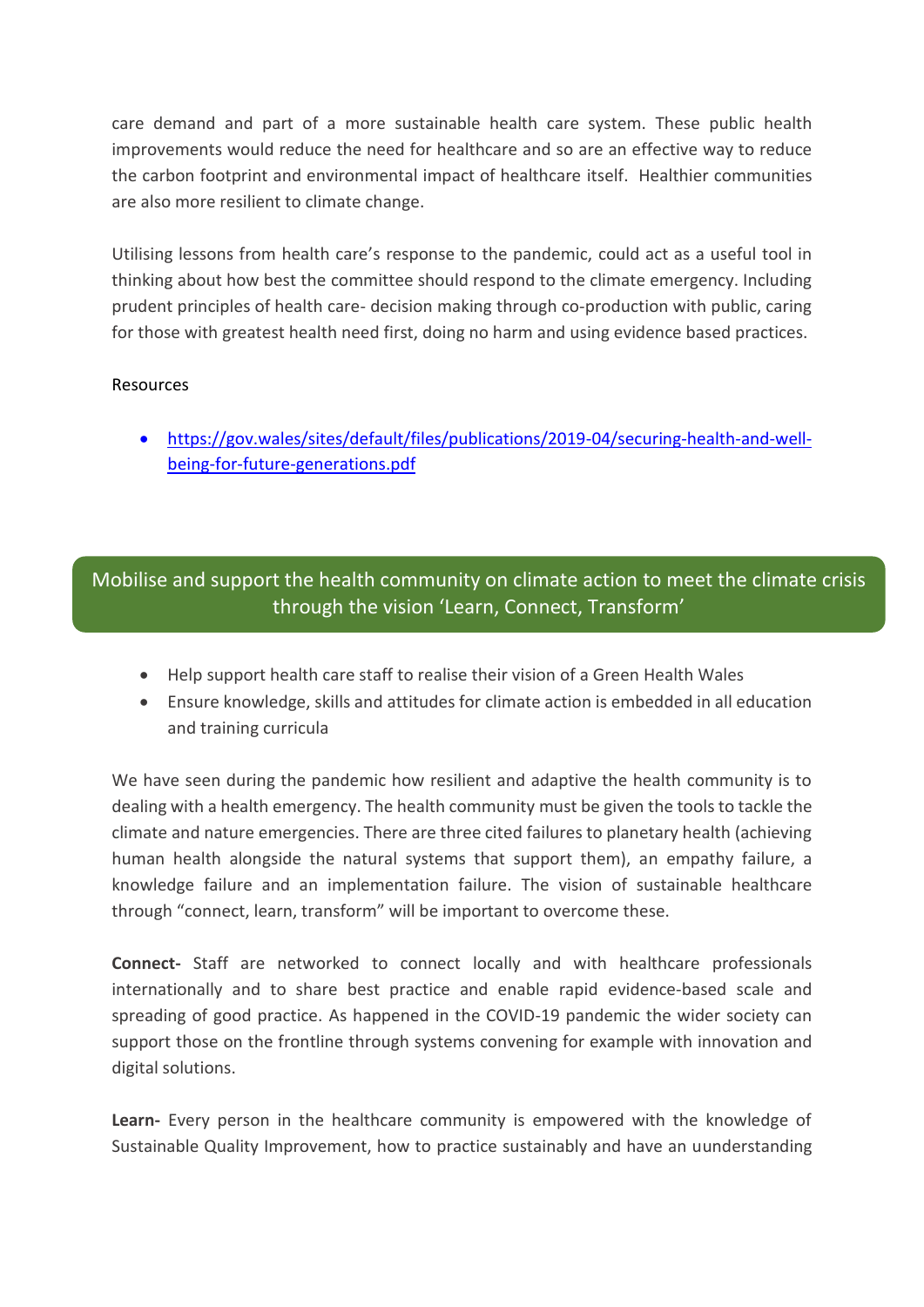of the impact of decisions made today have on the planet and future generations. We become carbon literate, have planetary health embedded into our understanding of human health.

**Transform-** The system will be transformed, we redefine the value, to encompass environmental, social and financial value (The triple bottom line) but to also maintain or improve outcomes for patients and populations.

It will be important to develop how **Principles for Planetary Health** can contribute towards the well-being goals, e.g. like Ysbyty Gwynedd Green Group's principles



# [https://www.futuregenerations.wales/wp-content/uploads/2021/06/Ysbyty-Gwynedd-](https://www.futuregenerations.wales/wp-content/uploads/2021/06/Ysbyty-Gwynedd-English-2.pdf)[English-2.pdf](https://www.futuregenerations.wales/wp-content/uploads/2021/06/Ysbyty-Gwynedd-English-2.pdf)

Utilise healthcare to lead by example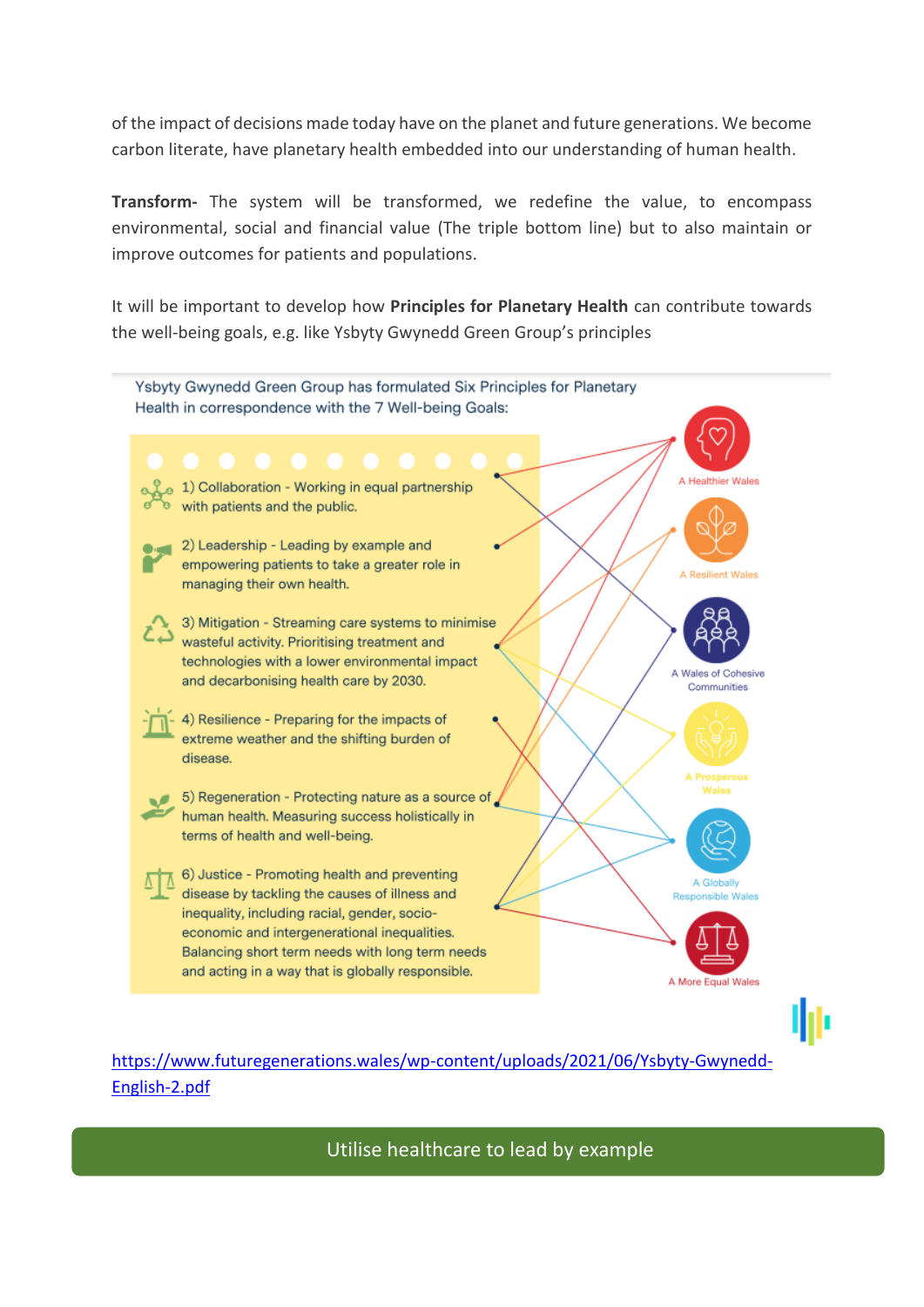Throughout the pandemic health care staff across Wales have continued to go above and beyond and implement projects to improve the environmental sustainability of their practice, demonstrating it is possible to work on multiple priorities at once, being on the frontlines of the pandemic but also tackling the nature and climate emergencies, Welsh Government should follow their example. Healthcare staff are one of the most trusted communities in society. The healthcare sector is leading by example, acting as a lever for change, as we shift to a more sustainable healthcare system we can influence healthier changes across the rest of society. Ensuring that climate change, environment and infrastructure policy focuses on health care, we think will help mobilise the healthy, sustainable behaviour changes that are required from the rest of society to improve and protect their health. Clean and green infrastructure, can help us save lives and tackle non-communicable diseases which cause 70% of global diseases. Building sustainable health care requires cross-sectoral co-ordination.

## **Food**

- Food systems that do not add to climate change, support healthier diets and reduce premature deaths from non-communicable diseases, such as diabetes, heart attacks and strokes.
- Promote healthy, sustainably sourced, plant-based food in healthcare settings.

## **Energy**

- Fossil fuel combustion leads to air pollution that causes a third of deaths from cancer and contributes to strokes, heart disease and lung disease.
- Ensure consistent public health messaging and implement health warnings on point of sale of all fossil fuel energy in Wales.
- Ensure health care is supplied with 100% renewable energy.
- Retrofitting hospitals and homes is essential to reduce fuel poverty and protect patients and staff from heat and cold.

## **Transport**

- Currently 81% of adolescents are not sufficiently physically active, re-thinking transport infrastructure must improve physical activity and improve health.
- Public transport links must not be exclusive and must improve access to health care, as-well as other critical services for those most in need, including for hospital staff at times they need them for shift work.
- Transport systems to hospitals and health care must not contribute to air pollution, we must rethink how patients, staff and those visiting hospitals travel.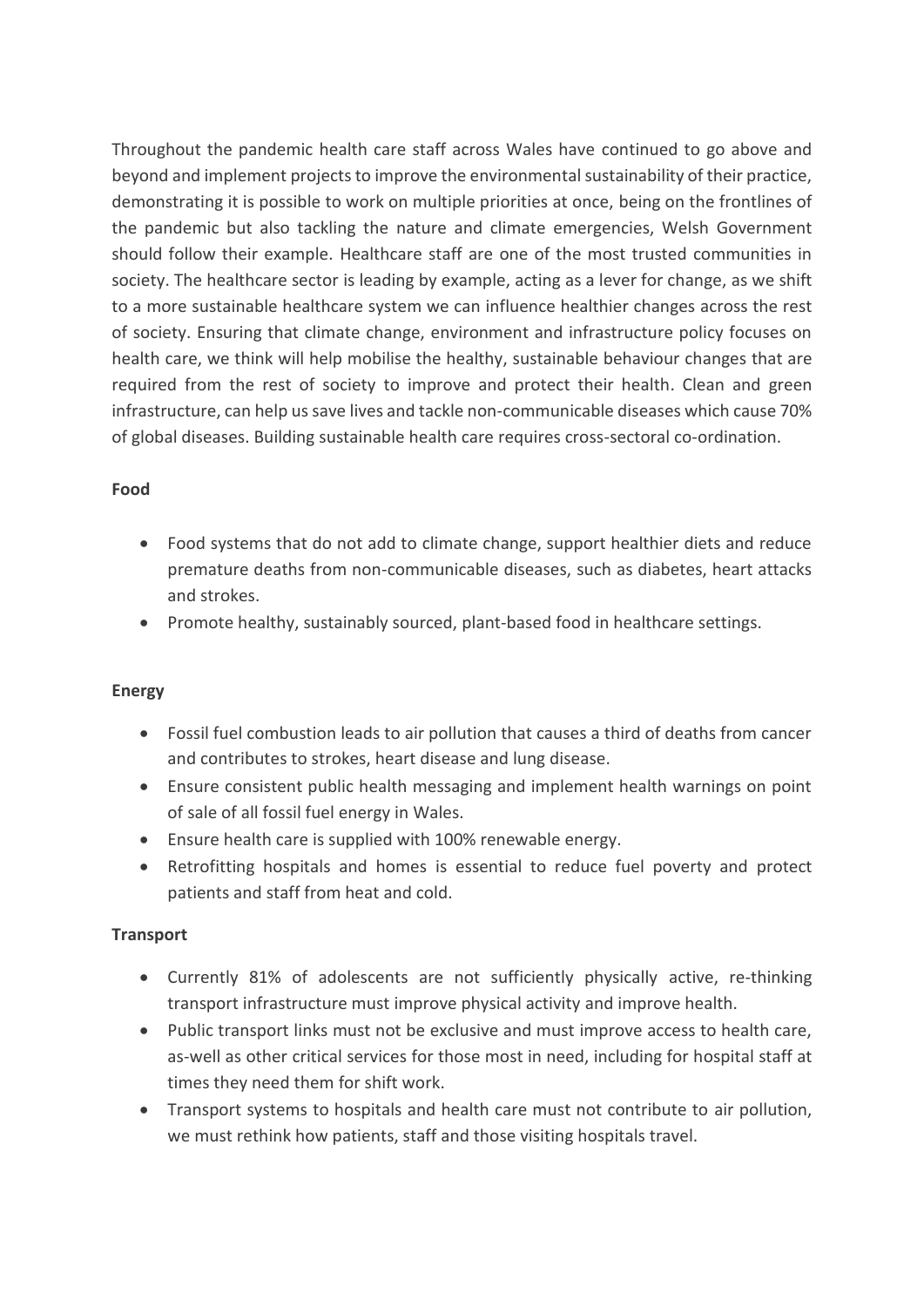- Revolutionise healthcare so that more care is in the community, more staff can work remotely.
- Ensure that fast charging is available for emergency vehicles across Wales as the internal combustion engine is phased out of our emergency service fleets.

### **Waste**

- Ensure that medical waste does not contribute to environmental contamination or degradation.
- Achieve a truly circular economy in health care, support the innovation required for health care to move away from zero single use plastics and extract the maximum value from all materials

### **Biodiversity**

- Promote green space and health in hospitals, ensuring those who visit and work in hospitals have access to green space for recovery, healing and rest.
- Improve biodiversity on NHS sites

### **Clinical**

- Ensure that every person in health care has a role to play in improving sustainability and leading by example at work. Every member of the health and social care sector has an important role in tackling the nature and climate emergencies. We are a large employer and staff are also patients themselves. Each specialty in medicine and surgery present unique opportunities to transform practice to be more climate smart and environmentally sustainable e.g. Gases in anesthetics, inhalers in respiratory, waste in surgery, PPE in infection control.
- Help us to promote hospital wide Green Groups at each NHS Wales site and help us to promote the development of clinical networks that span the length and breadth of Wales for every health care specialty and discipline.

#### **Resources**

• **<https://sustainablehealthcare.org.uk/>**

**through the vision 'Learn, Network, Transform'**

• **<https://wellcome.org/reports/connections-between-climate-and-health>**

# Rethink health finances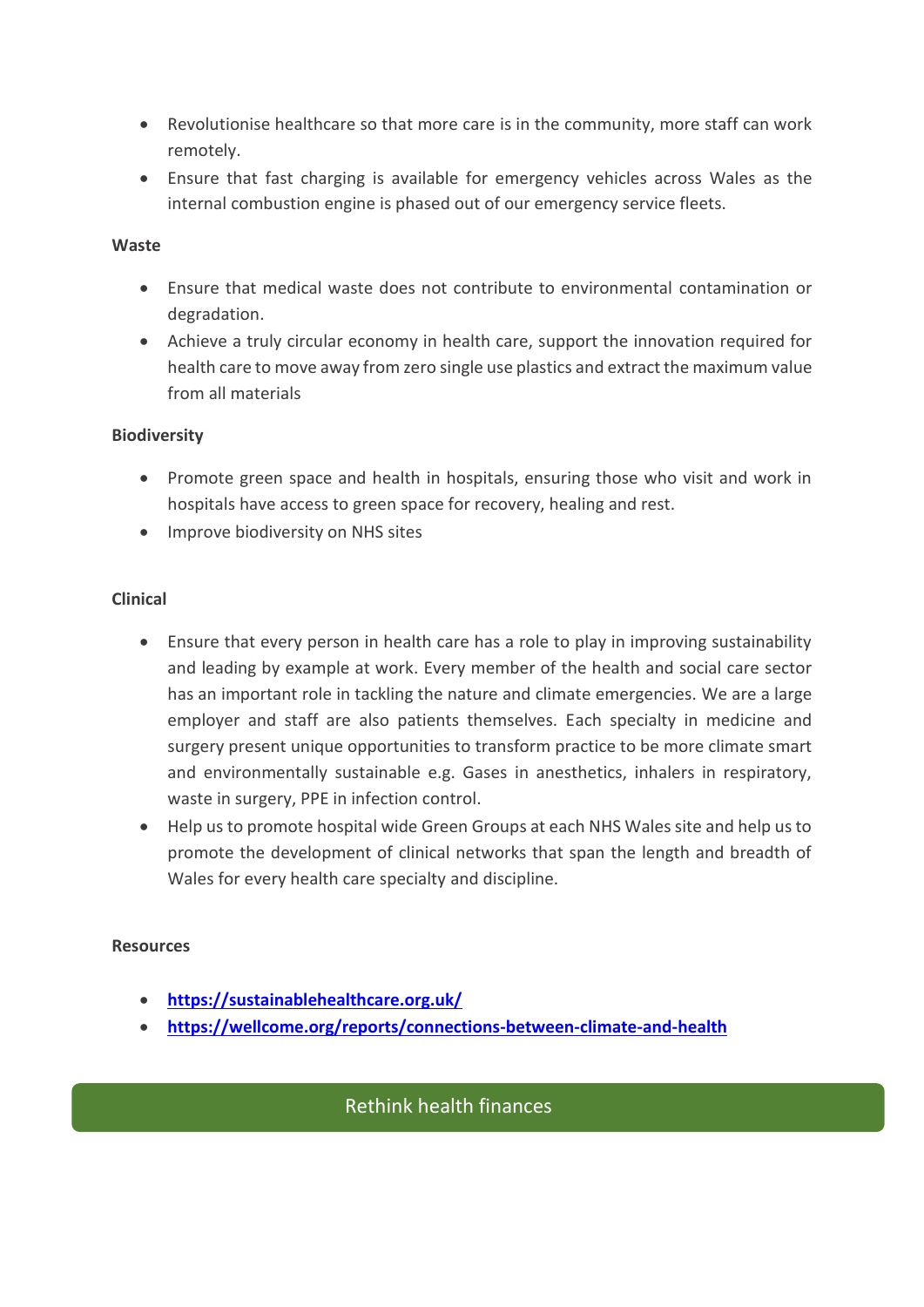- Cancel debt to hospitals and health boards
- Invest more health finance in prevention
- Invest more climate finance in health
- Measure success in terms of health and well-being
- End all support for fossil fuel energy, as part of a just transition

Cancelling debt to hospitals and health boards will give them the capacity to consider the real cost of providing health care, including the environmental and social costs, whilst giving them the opportunity to build back better and respond to the health emergency of the pandemic, inequality, climate change and biodiversity loss. Nationally, this also means moving away from GDP towards more holistic measures of well-being (as New Zealand has done) as a measure of long-term success and global responsibility.

Globally only 0.5% of climate finance is spent on health and only 3% of health finance spent on prevention. (10) It will be important to invest climate funding into health and prevention. Plugging this climate, health and prevention gap in Wales will help with partnership working for a Teams Wales approach, help public bodies implement the Well-being of Future Generation Acts five ways of working of integration, involvement, collaboration, long term and prevention, and can help to mobilise the health workforce of today to tackle the greatest health threat of this century.

Health institutions are already leading by example with their own finances and have divested more than US \$42 billion of assets from fossil fuels and others should join them. The use of fossil fuels kills 7 million people every year and economic and health cost of air pollution is equivalent to 3.3% of global GDP. The Welsh Government must follow health care's lead and end all support for fossil fuel energy, domestically and abroad.

# Invest in the resources needed to decarbonise NHS Wales

- Develop leadership in decarbonising health care systems
- Invest in the necessary resources for health to go "above and beyond" the decarbonisation strategic delivery plan for NHS Wales as part of net zero public sector by 2030
- Achieve a zero emissions and environmentally sustainable NHS Wales by 2040
- Develop a roadmap for decarbonising primary care and social care
- Ensure supply chain alignment with decarbonisation goals, recognising that to achieve this will require engagement with actors beyond the health sector
- Sign up NHS Wales to the UN's RaceToZero programme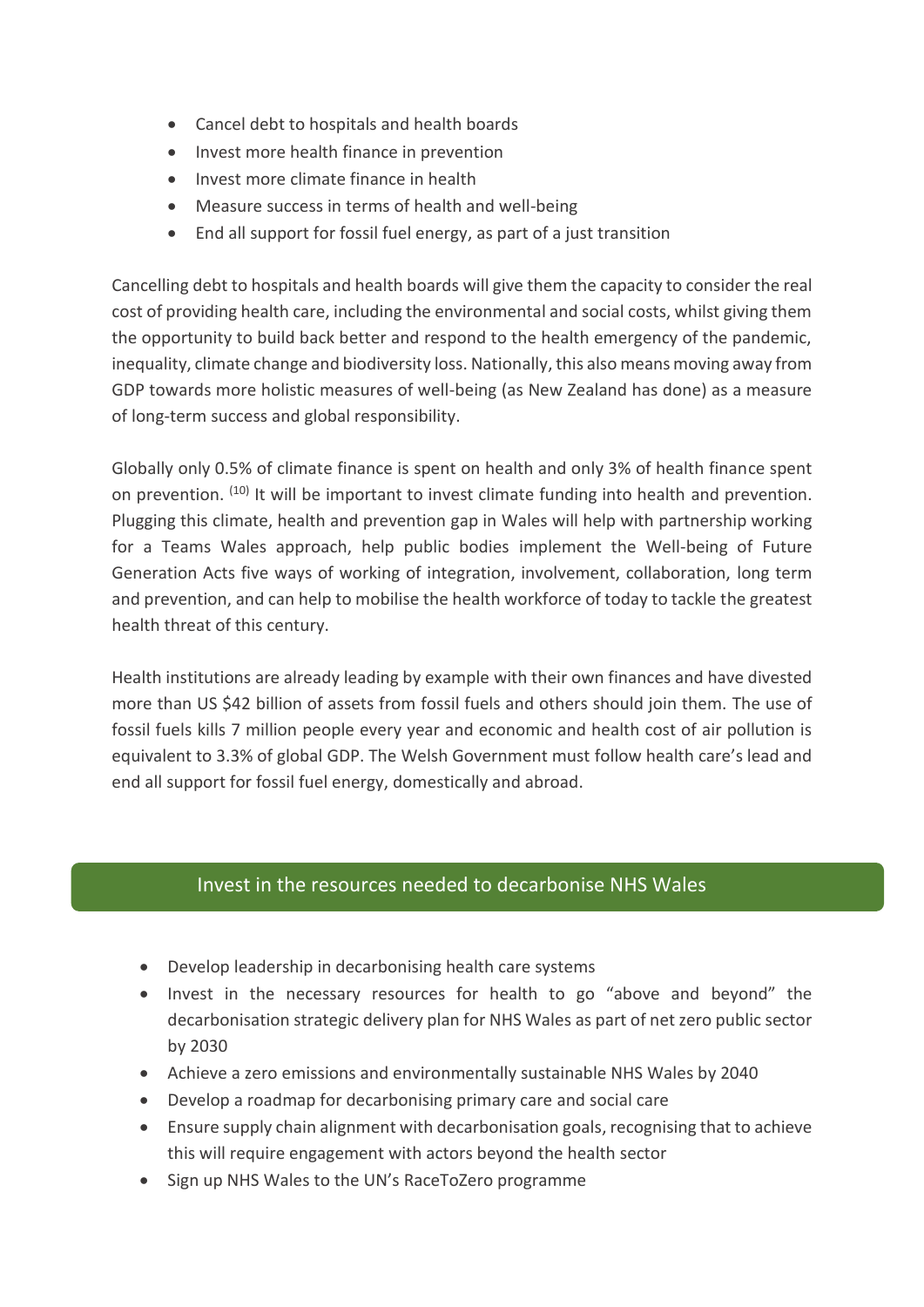• Integrate climate resilience and sustainability into the decarbonisation of health systems

Wales has committed to be a carbon neutral public sector by 2030 and NHS Wales' Decarbonisation Strategic Delivery Plan 2021-2030 was published March 2021 and aligns to the ambition for the public sector to be 'net zero' by 2030 as part of a "teams Wales" approach. However, this approach for health care fallsshort, relying on the proposed negative emissions of other parts of the public sector to compensate for NHS Wales emissions and doesn't fully consider the environmental impact of care taking place in the community and primary care.

NHS Wales, as the largest public sector organisation in Wales, has a key role in delivering this change. The carbon footprint of NHS Wales is over 1million tonnes of CO2e. The global health care sector is responsible for around 4.4% of greenhouse gases. We feel it is important to align our approach with the international health sector who are growingly ambitious to achieve zero emissions and environmentally sustainable health care by 2040. Ensuring that health care in Wales is part of the UN RaceToZero programme will demonstrate further commitment to achieve this aim and work internationally, it will allow all health boards to participate in the health care climate challenge that was launched alongside the Paris Agreement in 2015 and it will also allow all hospital Green Groups in Wales to be part of the Global Green and Healthy Hospital Network. This international collaboration can help drive the pace and scale of change as good practices can be rapidly adopted to where they are needed. This international response will be important to decarbonising procurement in health care which is currently the biggest part of our emissions from the supply chain. Reducing emissions of health care is part of our professional duty to do no harm and protect public health.

To achieve carbon neutrality by 2030 we need to transform our approach to healthcare, the healthcare community needs to be informed about how we can best decarbonise the delivery of healthcare and mitigate against our carbon footprint. As such a large employer the health care community is also an anchor for health and well-being, with a mission to heal and do no harm, the commitment and dedication of health care staff means that health can be at the forefront of our approach to tackling the climate emergency.

#### **Resources**

• **<https://healthcareclimateaction.org/racetozero>**

**through the vision 'Learn, Network, Transform'**

• **[https://healthcareclimateaction.org/sites/default/files/2021-](https://healthcareclimateaction.org/sites/default/files/2021-08/Global%20Road%20Map%20for%20Health%20Care%20Decarbonization.pdf) [08/Global%20Road%20Map%20for%20Health%20Care%20Decarbonization.pdf](https://healthcareclimateaction.org/sites/default/files/2021-08/Global%20Road%20Map%20for%20Health%20Care%20Decarbonization.pdf)**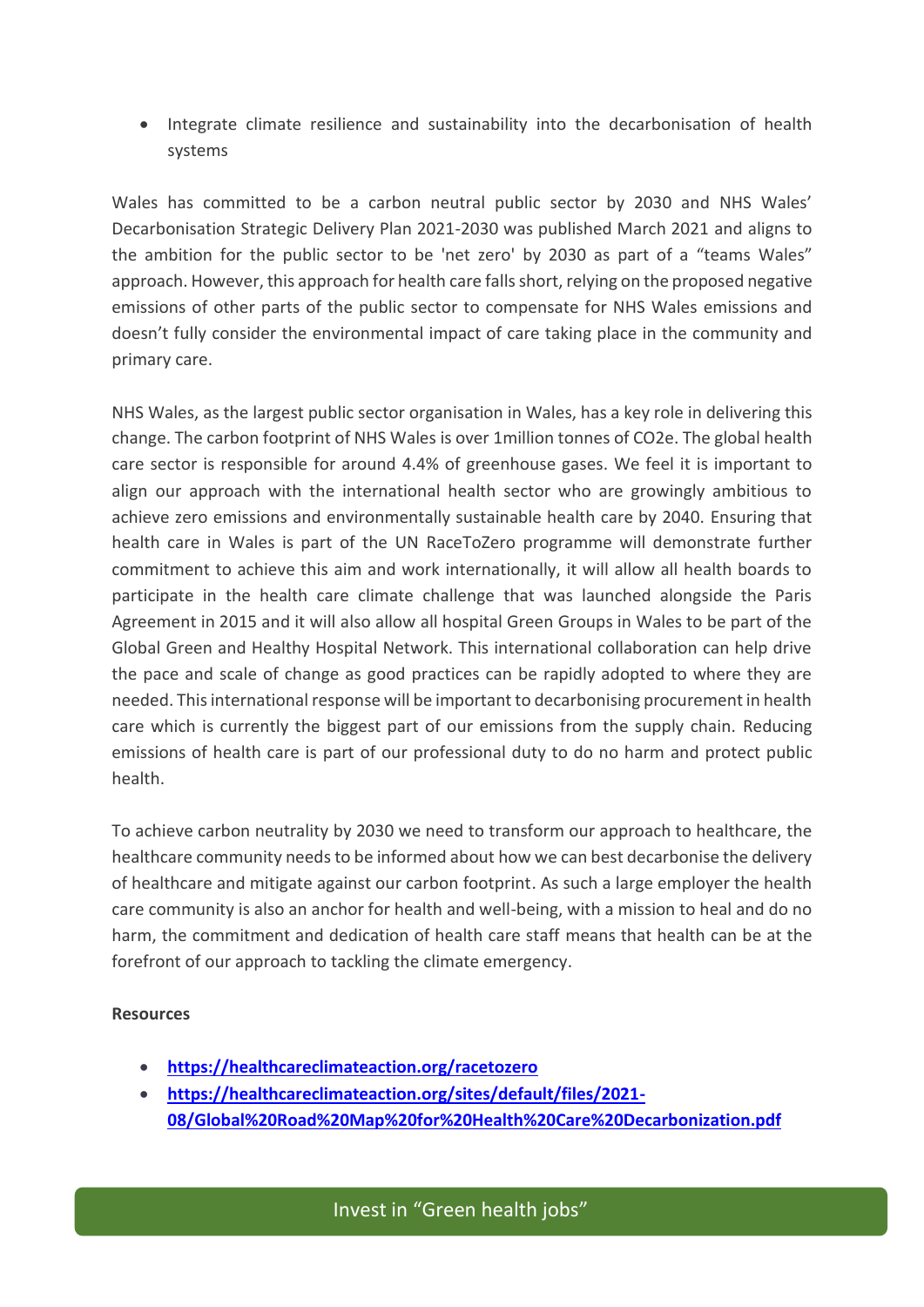- Tackling the climate and nature emergencies must be a tool to grow and retain the health workforce in Wales
- Innovation posts in Climate Smart Health Care at each hospital in Wales
- Sustainability specialist in each health board, to monitor and govern progress
- Sustainability co-ordinators in each health board, to collaborate and bring people together
- Fellow posts in sustainable health care open to all health workers across Wales
- Integrate sustainability roles into existing health care jobs e.g. clinical sustainability leads, executive sustainability leads and green champions.

Tackling climate change is often quoted by politicians as a way to generate a "Green Industrial Revolution" and millions of "Green Jobs". In health care, to build this capacity to tackle the climate emergency, we need "Green Health Jobs". Currently the sustainability work in NHS Wales is done by already stretched NHS staff working in their own time which is unsustainable. The work and time put into Green Health Wales is voluntary from health care staff across Wales. In NHS England their 'Greener NHS' has a leadership team of over 100 headed by a Chief Sustainability Officer. Tackling the climate emergency must be a tool to grow and retain the health workforce but without necessary investment, it could risk further overwhelming compassionate and dedicated health workers who continue to tackle with backlogs of care from the COVID19 pandemic. Investing in specific roles will mean that the capacity for health care to respond and lead by example will be improved, this could also lead to new breakthrough innovations in sustainable and climate smart health care delivery in Wales and contribute to a more prosperous and healthier Wales. This will help us grow and retain the health work force and ensure NHS Wales remains an attractive place for health workers to live and train. Building this momentum and capacity in health care will be important to help health care lead by example, create, healthy and sustainable changes across the rest of society and achieve the goals Welsh Government have for a net zero public sector by 2030. Jobs are an important determinant of people's health, Green Health Jobs in health care should be no different. Long term and sustainable to allow individuals the safety and security of pensions and those working on vital work of sustainability in health care a secure regular income. It will be vital to ensure this capacity and protected time for health workers at all levels to innovate and enable the change required at every aspect of care delivery.

#### **Resources**

• [What are the green health sector jobs of the future? -](http://www.ukhealthalliance.org/what-are-the-green-health-sector-jobs-of-the-future/) UK Health Alliance

Think long term, Invest in the future and planetary health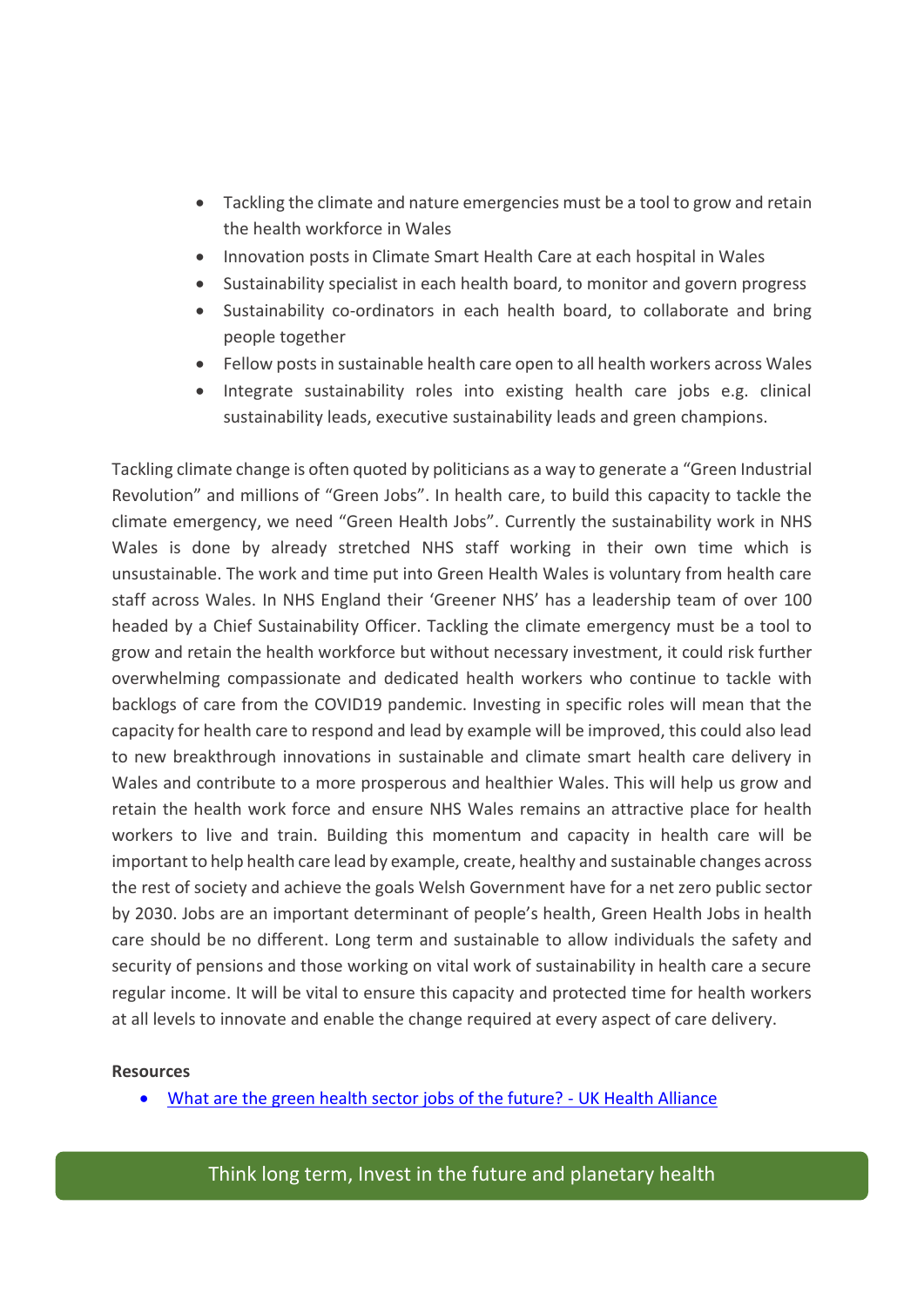- Invest in climate, health and planetary heath research in Wales and link evidence up with evidence-based policy work
- Ensure Welsh medical schools integrate planetary health and climate change into medical curricula and that those graduating can take the planetary health pledge

There remain large knowledge gaps in how climate change impacts human health, particularly at a local level, and how large health co-benefits are from climate action, this will be important to ensure that climate, environment and infrastructure policy is guided by the best available science. The case for more ambitious action can be strengthened by committing to monitor and measure the health co-benefits of all climate, environment and infrastructure interventions.

# Final remarks on the climate ministers' priorities

We appreciate the ambition and collaborative approach of the priorities set out by the minister and welcome the development particularly the Clean Air Act for Wales and tree planting ambitions.

We believe as health workers our trusted voice highlighting the importance of taking action to our patients and communities as a health priority, would be exemplified if we are enabled and supported more by Welsh Government to lead by example in health care settings.

This will be important to help gain public consent and approval for faster climate action from further afield as-well including the UK Government and the international community at COP26.

We hope to help Wales tackle the climate and nature emergencies at the pace and scale needed to protect our patient's health. Green Health Wales takes a systems view approach of the challenge and we look forward to collaborating going forward.

**Thank you for considering Green Health Wales' recommendations for the climate, environment and infrastructure committee.**